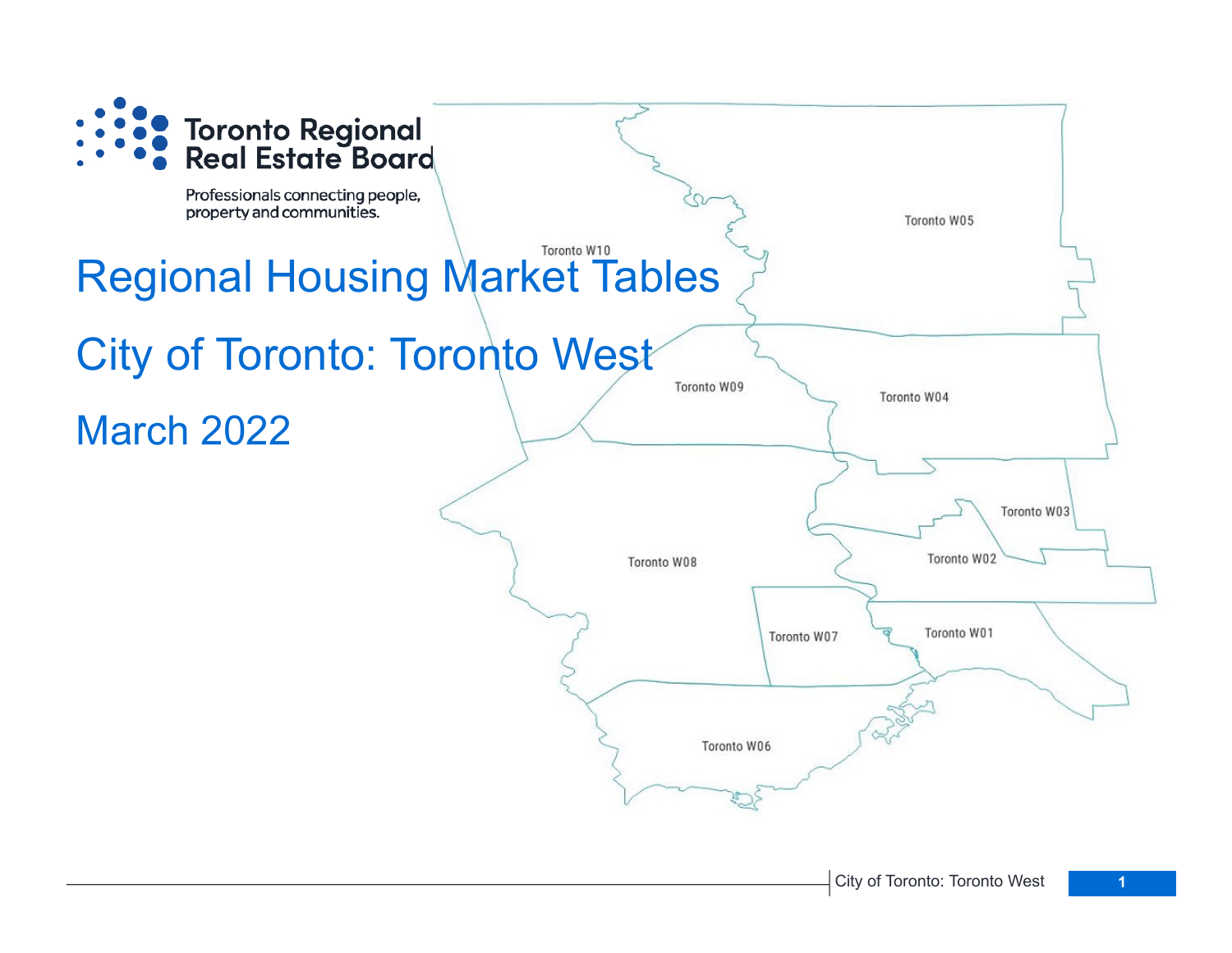March 2022

## City of Toronto, Toronto West

|                         | <b>Sales</b> | <b>Dollar Amount</b> | <b>Average Price</b> | <b>Median Price</b> | <b>New Listings</b> | <b>Active Listings</b> | Avg. SP/LP | Avg. DOM |
|-------------------------|--------------|----------------------|----------------------|---------------------|---------------------|------------------------|------------|----------|
| All Home Types          | 1.014        | \$1,187,102,528      | \$1,170,713          | \$1,070,000         | 1,668               | 864                    | 114%       |          |
| Detached                | 344          | \$579,106,668        | \$1,683,450          | \$1,472,500         | 597                 | 295                    | 114%       |          |
| Semi-Detached           | 107          | \$146,664,664        | \$1,370,698          | \$1,310,860         | 173                 | 76                     | 122%       |          |
| <b>Condo Townhouse</b>  | 94           | \$88,950,349         | \$946.280            | \$895,000           | 156                 | 80                     | 115%       |          |
| <b>Condo Apt</b>        | 440          | \$336,203,961        | \$764,100            | \$722,000           | 688                 | 381                    | 111%       | 10       |
| Link                    |              | \$975,000            | \$975,000            | \$975,000           | 2                   |                        | 108%       |          |
| <b>Att/Row/Twnhouse</b> | 24           | \$33,051,886         | \$1,377,162          | \$1,405,500         | 49                  | 25                     | 115%       | 6        |
| Co-Op Apt               |              | \$1,420,000          | \$473,333            | \$450,000           | 3                   | 5                      | 102%       | 27       |
| <b>Det Condo</b>        | 0            |                      |                      |                     | $\Omega$            | $\Omega$               |            |          |
| Co-Ownership Apt        |              | \$730,000            | \$730,000            | \$730,000           |                     |                        | 95%        | 31       |
|                         |              |                      |                      |                     |                     |                        |            |          |

# City of Toronto, Toronto West **YEAR-TO-DATE** 2022

|                         | <b>Sales</b>   | <b>Dollar Amount</b> | <b>Average Price</b> | <b>Median Price</b> | <b>New Listings</b> | Avg. SP/LP | Avg. DOM |
|-------------------------|----------------|----------------------|----------------------|---------------------|---------------------|------------|----------|
| <b>All Home Types</b>   | 2,295          | \$2,564,465,358      | \$1,117,414          | \$990,000           | 3,517               | 114%       | 11       |
| <b>Detached</b>         | 695            | \$1,156,403,415      | \$1,663,890          | \$1,475,000         | 1.170               | 114%       | 10       |
| Semi-Detached           | 234            | \$319,779,365        | \$1,366,578          | \$1,290,000         | 356                 | 120%       |          |
| <b>Condo Townhouse</b>  | 223            | \$202.016.599        | \$905.904            | \$855,000           | 337                 | 114%       | 10       |
| <b>Condo Apt</b>        | 1,065          | \$787,918,815        | \$739.830            | \$700,000           | 1.534               | 109%       | 13       |
| Link                    | 2              | \$2,225,000          | \$1,112,500          | \$1.112.500         | 5                   | 117%       | 8        |
| <b>Att/Row/Twnhouse</b> | 70             | \$92,992,164         | \$1,328,459          | \$1,349,000         | 106                 | 114%       |          |
| Co-Op Apt               | 5              | \$2,400,000          | \$480,000            | \$450,000           |                     | 99%        | 31       |
| <b>Det Condo</b>        | $\overline{0}$ |                      |                      |                     | $\Omega$            |            |          |
| <b>Co-Ownership Apt</b> |                | \$730,000            | \$730,000            | \$730,000           |                     | 95%        | 31       |

# **NOTES**

1- Sales, dollar volume, average sale prices and median sale prices are based on firm transactions entered into the TRREB MLS® System between the first and last day of the month/period being reported.

2- New listings entered into the TRREB MLS® System between the first and last day of the month/period being reported.

3- Active listings at the end of the last day of the month/period being reported.

4- Ratio of the average selling price to the average listing price for firm transactions entered into the TRREB MLS® System between the first and last day of the month/period being reported.

5- Average number of days on the market for firm transactions entered into the TRREB MLS® System between the first and last day of the month/period being reported.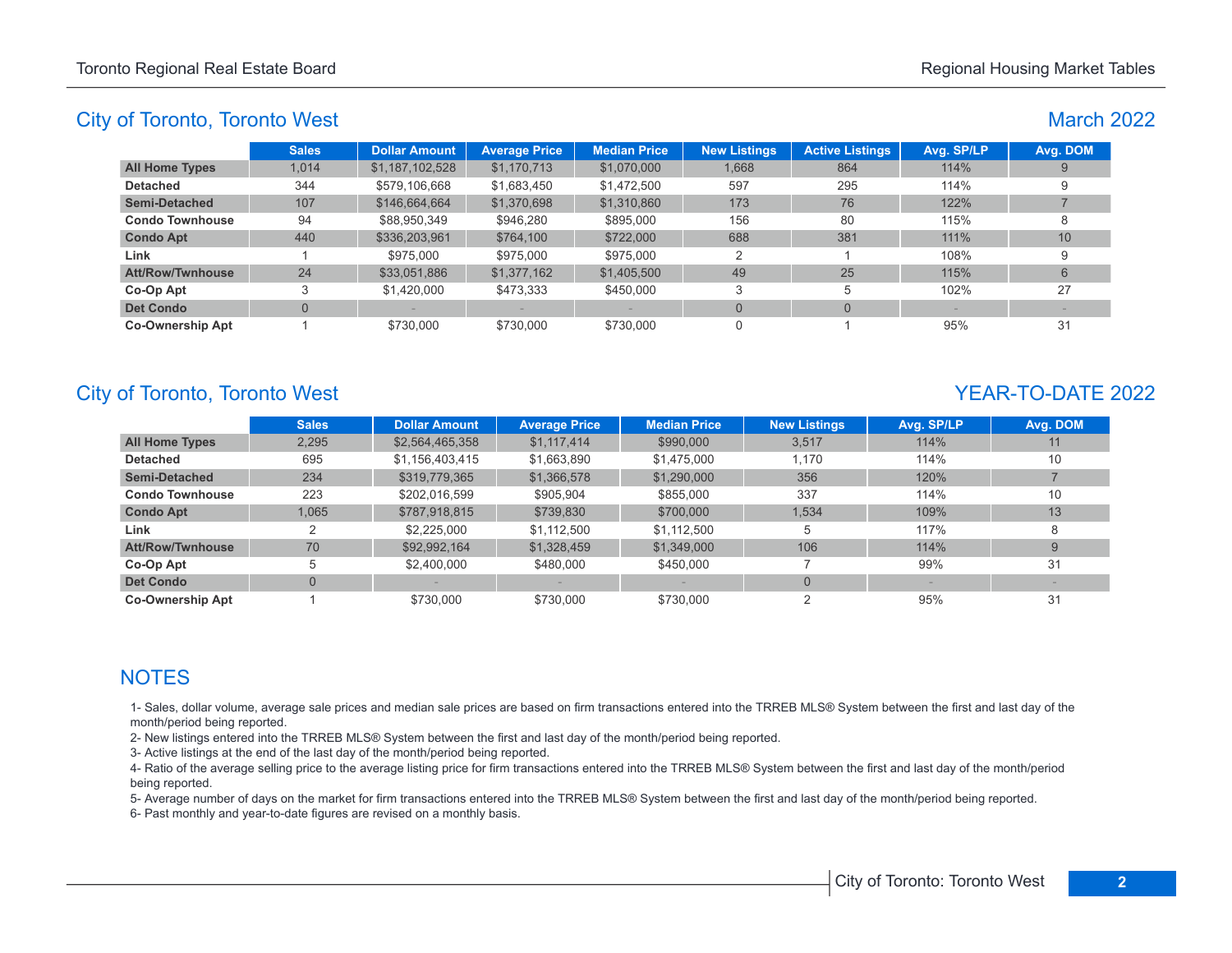| <b>March 2022</b> |  |
|-------------------|--|
|                   |  |

|                         | <b>Sales</b> | <b>Dollar Amount</b> | <b>Average Price</b> | <b>Median Price</b>      | <b>New Listings</b> | <b>Active Listings</b> | Avg. SP/LP | Avg. DOM |
|-------------------------|--------------|----------------------|----------------------|--------------------------|---------------------|------------------------|------------|----------|
| <b>All Home Types</b>   | 84           | \$124,740,993        | \$1,485,012          | \$1,225,000              | 117                 | 51                     | 116%       |          |
| <b>Detached</b>         | 22           | \$55,896,000         | \$2,540,727          | \$2,252,500              | 33                  | 12                     | 117%       | 10       |
| <b>Semi-Detached</b>    | 10           | \$18,412,500         | \$1,841,250          | \$1,739,500              | 15                  | 6                      | 119%       | 10       |
| <b>Condo Townhouse</b>  | 8            | \$7,906.750          | \$988,344            | \$956.250                | 14                  | 4                      | 107%       |          |
| <b>Condo Apt</b>        | 40           | \$36,450,743         | \$911,269            | \$876,500                | 50                  | 26                     | 113%       | 8        |
| Link                    |              |                      |                      | $\sim$                   |                     |                        | $\sim$     |          |
| <b>Att/Row/Twnhouse</b> |              | \$5,475,000          | \$1,825,000          | \$1,900,000              | 5                   |                        | 134%       | 6        |
| Co-Op Apt               |              | \$600,000            | \$600,000            | \$600,000                |                     |                        | 95%        | 36       |
| <b>Det Condo</b>        |              |                      |                      |                          |                     | $\Omega$               |            |          |
| <b>Co-Ownership Apt</b> |              |                      |                      | $\overline{\phantom{a}}$ |                     |                        |            |          |

# City of Toronto, Toronto W01 YEAR-TO-DATE 2022

|                         | <b>Sales</b>   | <b>Dollar Amount</b> | <b>Average Price</b> | <b>Median Price</b> | <b>New Listings</b> | Avg. SP/LP | Avg. DOM |
|-------------------------|----------------|----------------------|----------------------|---------------------|---------------------|------------|----------|
| <b>All Home Types</b>   | 166            | \$237,967,806        | \$1,433,541          | \$1,065,850         | 246                 | 114%       | 11       |
| <b>Detached</b>         | 36             | \$94,015,715         | \$2,611,548          | \$2,252,500         | 57                  | 115%       | 15       |
| <b>Semi-Detached</b>    | 22             | \$41,873,360         | \$1,903,335          | \$1,818,000         | 35                  | 121%       | 8        |
| <b>Condo Townhouse</b>  | 12             | \$12,359,750         | \$1,029,979          | \$978.750           | 23                  | 106%       |          |
| <b>Condo Apt</b>        | 90             | \$79,783,982         | \$886,489            | \$870,000           | 121                 | 110%       | 10       |
| Link                    |                |                      |                      |                     |                     |            |          |
| <b>Att/Row/Twnhouse</b> | 5              | \$9,334,999          | \$1,867,000          | \$1,900,000         | $\mathbf{Q}$        | 123%       | 11       |
| Co-Op Apt               |                | \$600,000            | \$600,000            | \$600,000           |                     | 95%        | 36       |
| <b>Det Condo</b>        | $\overline{0}$ |                      |                      |                     | $\Omega$            |            |          |
| <b>Co-Ownership Apt</b> |                |                      | $\sim$               |                     |                     |            |          |

# **NOTES**

1- Sales, dollar volume, average sale prices and median sale prices are based on firm transactions entered into the TRREB MLS® System between the first and last day of the month/period being reported.

2- New listings entered into the TRREB MLS® System between the first and last day of the month/period being reported.

3- Active listings at the end of the last day of the month/period being reported.

4- Ratio of the average selling price to the average listing price for firm transactions entered into the TRREB MLS® System between the first and last day of the month/period being reported.

5- Average number of days on the market for firm transactions entered into the TRREB MLS® System between the first and last day of the month/period being reported.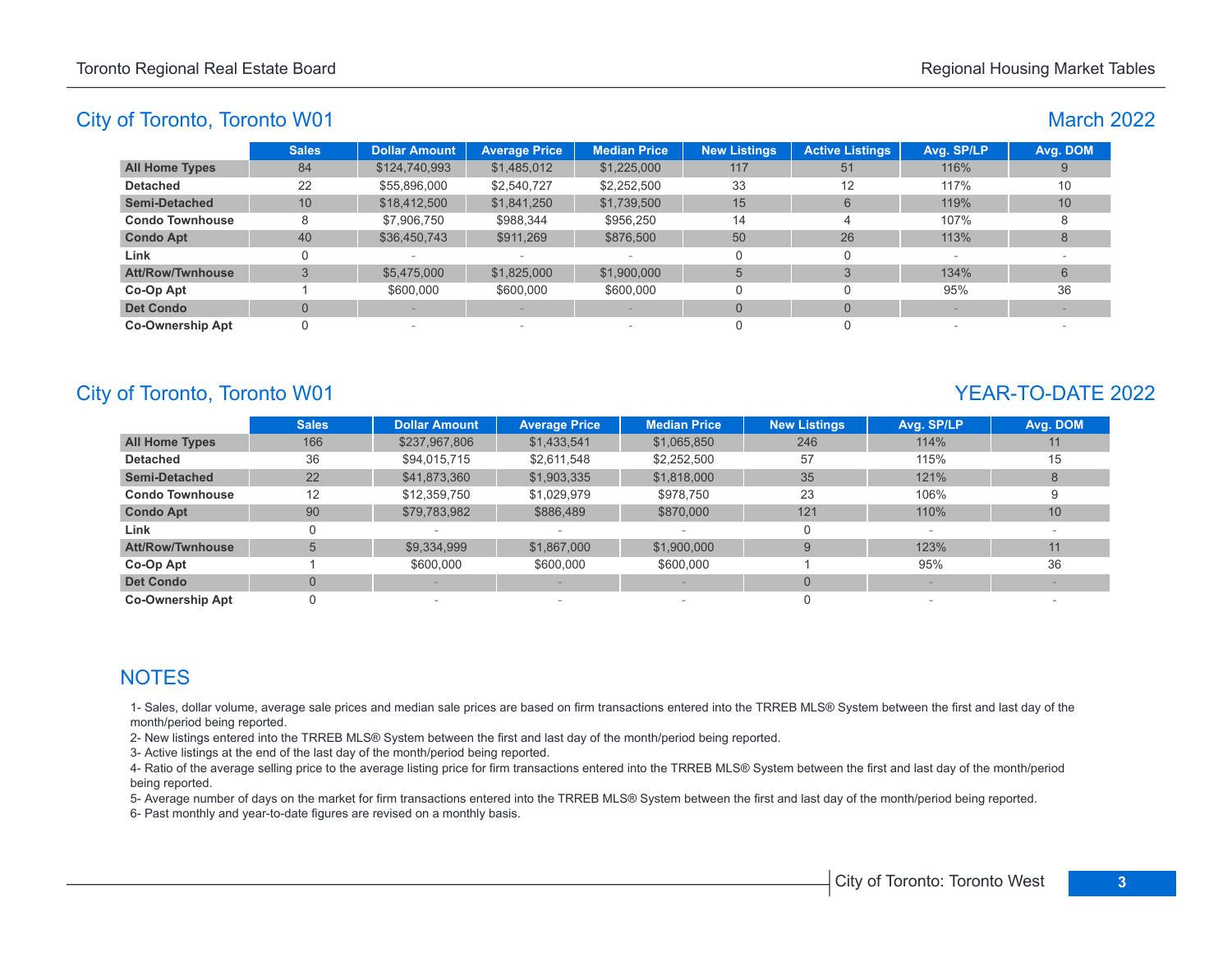### March 2022

|                         | <b>Sales</b> | <b>Dollar Amount</b> | <b>Average Price</b> | <b>Median Price</b>      | <b>New Listings</b> | <b>Active Listings</b> | Avg. SP/LP | Avg. DOM |
|-------------------------|--------------|----------------------|----------------------|--------------------------|---------------------|------------------------|------------|----------|
| <b>All Home Types</b>   | 117          | \$148,469,722        | \$1,268,972          | \$1,275,000              | 152                 | 60                     | 119%       |          |
| <b>Detached</b>         | 21           | \$39,366,400         | \$1.874.590          | \$1.820.000              | 47                  | 22                     | 115%       |          |
| <b>Semi-Detached</b>    | 33           | \$50,258,107         | \$1,522,973          | \$1,500,000              | 42                  | 11                     | 127%       | 6        |
| <b>Condo Townhouse</b>  | 15           | \$16,353,500         | \$1,090,233          | \$994.000                | 16                  | 10                     | 121%       |          |
| <b>Condo Apt</b>        | 42           | \$35,283,715         | \$840,088            | \$745,500                | 43                  | 14                     | 113%       | 9        |
| Link                    |              |                      |                      |                          | O                   |                        |            |          |
| <b>Att/Row/Twnhouse</b> |              | \$6,478,000          | \$1,295,600          | \$1,411,000              | $\overline{4}$      |                        | 123%       | 10       |
| Co-Op Apt               |              |                      | $\,$                 | $\overline{\phantom{a}}$ |                     |                        |            |          |
| <b>Det Condo</b>        |              |                      |                      |                          | $\Omega$            |                        |            |          |
| <b>Co-Ownership Apt</b> |              | \$730,000            | \$730,000            | \$730,000                | 0                   |                        | 95%        | 31       |

# City of Toronto, Toronto W02 YEAR-TO-DATE 2022

|                         | <b>Sales</b> | <b>Dollar Amount</b> | <b>Average Price</b> | <b>Median Price</b> | <b>New Listings</b> | Avg. SP/LP | Avg. DOM |
|-------------------------|--------------|----------------------|----------------------|---------------------|---------------------|------------|----------|
| <b>All Home Types</b>   | 236          | \$302,884,986        | \$1,283,411          | \$1,220,000         | 334                 | 118%       |          |
| <b>Detached</b>         | 45           | \$86,180,410         | \$1,915,120          | \$1,860,000         | 88                  | 117%       |          |
| <b>Semi-Detached</b>    | 57           | \$89,097,609         | \$1,563,116          | \$1,550,000         | 80                  | 123%       |          |
| <b>Condo Townhouse</b>  | 32           | \$34,779,044         | \$1,086,845          | \$1,045,500         | 42                  | 118%       | 13       |
| <b>Condo Apt</b>        | 81           | \$64,867,323         | \$800,831            | \$730,000           | 100                 | 111%       | 10       |
| Link                    |              |                      |                      |                     | 0                   |            |          |
| <b>Att/Row/Twnhouse</b> | 20           | \$27,230,600         | \$1,361,530          | \$1,383,000         | 23                  | 125%       | 8        |
| Co-Op Apt               |              |                      |                      |                     | $\Omega$            |            |          |
| <b>Det Condo</b>        | 0            |                      |                      |                     |                     |            |          |
| <b>Co-Ownership Apt</b> |              | \$730,000            | \$730,000            | \$730,000           |                     | 95%        | 31       |

# **NOTES**

1- Sales, dollar volume, average sale prices and median sale prices are based on firm transactions entered into the TRREB MLS® System between the first and last day of the month/period being reported.

2- New listings entered into the TRREB MLS® System between the first and last day of the month/period being reported.

3- Active listings at the end of the last day of the month/period being reported.

4- Ratio of the average selling price to the average listing price for firm transactions entered into the TRREB MLS® System between the first and last day of the month/period being reported.

5- Average number of days on the market for firm transactions entered into the TRREB MLS® System between the first and last day of the month/period being reported.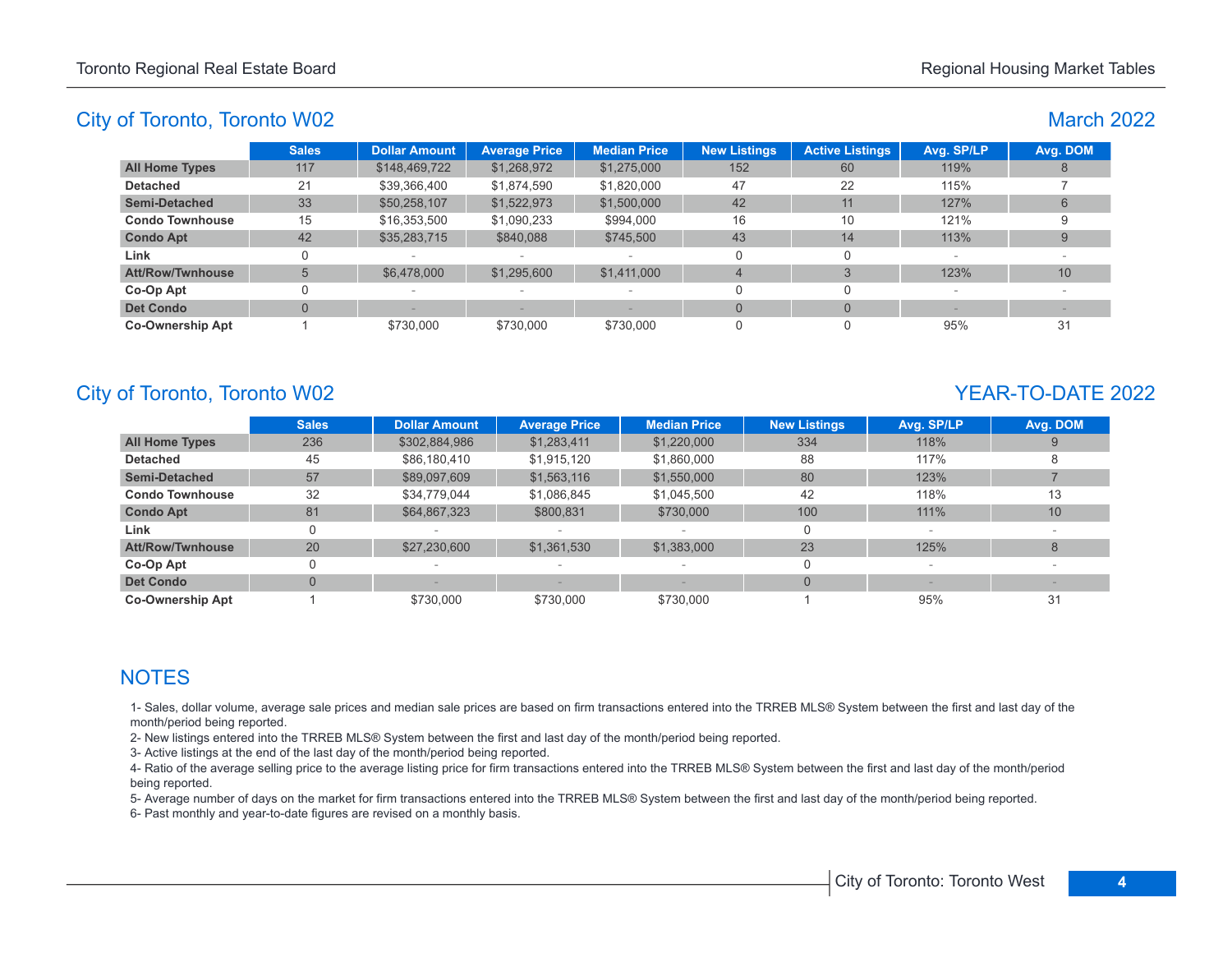# March 2022

|                         | <b>Sales</b> | <b>Dollar Amount</b> | <b>Average Price</b>            | <b>Median Price</b>      | <b>New Listings</b> | <b>Active Listings</b> | Avg. SP/LP     | Avg. DOM |
|-------------------------|--------------|----------------------|---------------------------------|--------------------------|---------------------|------------------------|----------------|----------|
| <b>All Home Types</b>   | 61           | \$69,059,443         | \$1,132,122                     | \$1,160,000              | 110                 | 61                     | 122%           |          |
| <b>Detached</b>         | 32           | \$39,801,712         | \$1,243,804                     | \$1,267,500              | 67                  | 37                     | 123%           |          |
| <b>Semi-Detached</b>    | 18           | \$21,706,798         | \$1,205,933                     | \$1,226,874              | 32                  | 17                     | 122%           |          |
| <b>Condo Townhouse</b>  |              | \$1,365,000          | \$682,500                       | \$682,500                |                     |                        | 119%           |          |
| <b>Condo Apt</b>        | 9            | \$6,185,933          | \$687,326                       | \$630,000                |                     |                        | 114%           | 11       |
| Link                    |              | $\sim$               | $\hspace{0.1mm}-\hspace{0.1mm}$ | $\overline{\phantom{a}}$ |                     |                        | <b>Service</b> |          |
| Att/Row/Twnhouse        | U            |                      |                                 |                          |                     | 4                      |                |          |
| Co-Op Apt               |              | $\sim$               | $\hspace{0.1mm}-\hspace{0.1mm}$ | $\overline{\phantom{a}}$ |                     |                        |                |          |
| <b>Det Condo</b>        |              |                      |                                 |                          |                     | $\Omega$               |                |          |
| <b>Co-Ownership Apt</b> |              | $\sim$               | $\sim$                          | $\overline{\phantom{a}}$ |                     |                        |                |          |

# City of Toronto, Toronto W03 YEAR-TO-DATE 2022

|                         | <b>Sales</b>   | <b>Dollar Amount</b> | <b>Average Price</b>     | <b>Median Price</b> | <b>New Listings</b> | Avg. SP/LP | Avg. DOM |
|-------------------------|----------------|----------------------|--------------------------|---------------------|---------------------|------------|----------|
| <b>All Home Types</b>   | 150            | \$172,598,031        | \$1,150,654              | \$1,200,000         | 247                 | 120%       |          |
| <b>Detached</b>         | 74             | \$93,919,900         | \$1,269,188              | \$1,252,500         | 130                 | 123%       |          |
| <b>Semi-Detached</b>    | 49             | \$59,468,198         | \$1,213,637              | \$1,201,525         | 79                  | 118%       |          |
| <b>Condo Townhouse</b>  | 3              | \$2,156,000          | \$718.667                | \$700,000           | 6                   | 117%       |          |
| <b>Condo Apt</b>        | 22             | \$15,102,933         | \$686,497                | \$669,000           | 26                  | 110%       | 14       |
| Link                    | 0              |                      |                          |                     |                     |            |          |
| <b>Att/Row/Twnhouse</b> |                | \$1,951,000          | \$975,500                | \$975,500           | 6                   | 115%       | 11       |
| Co-Op Apt               | 0              |                      |                          |                     |                     |            |          |
| <b>Det Condo</b>        | $\overline{0}$ |                      |                          |                     | $\Omega$            |            |          |
| <b>Co-Ownership Apt</b> |                |                      | $\overline{\phantom{a}}$ |                     |                     |            |          |

# **NOTES**

1- Sales, dollar volume, average sale prices and median sale prices are based on firm transactions entered into the TRREB MLS® System between the first and last day of the month/period being reported.

2- New listings entered into the TRREB MLS® System between the first and last day of the month/period being reported.

3- Active listings at the end of the last day of the month/period being reported.

4- Ratio of the average selling price to the average listing price for firm transactions entered into the TRREB MLS® System between the first and last day of the month/period being reported.

5- Average number of days on the market for firm transactions entered into the TRREB MLS® System between the first and last day of the month/period being reported.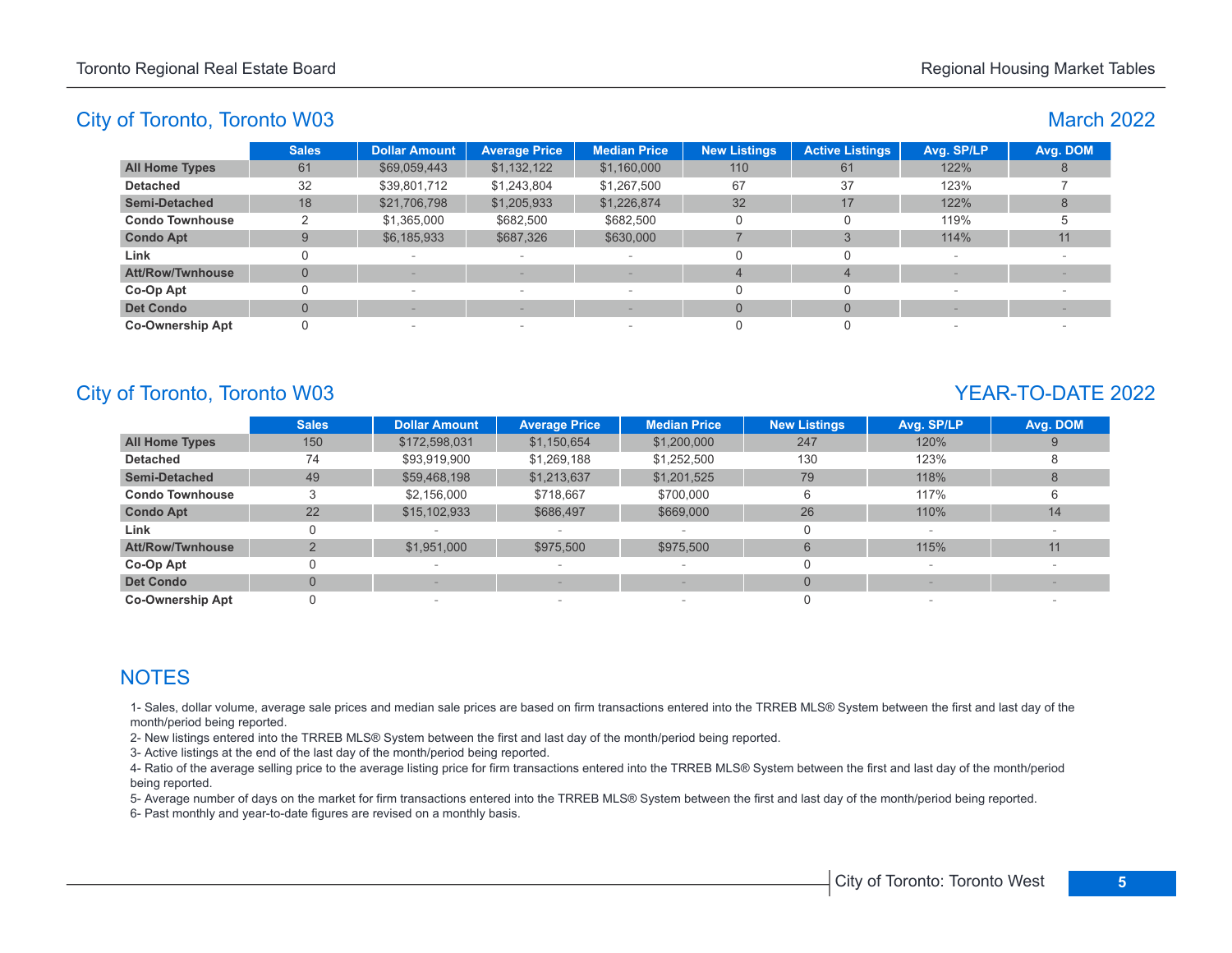# March 2022

|                         | <b>Sales</b> | <b>Dollar Amount</b> | <b>Average Price</b> | <b>Median Price</b>      | <b>New Listings</b> | <b>Active Listings</b> | Avg. SP/LP | Avg. DOM |
|-------------------------|--------------|----------------------|----------------------|--------------------------|---------------------|------------------------|------------|----------|
| <b>All Home Types</b>   | 102          | \$109,630,446        | \$1,074,808          | \$1,110,250              | 174                 | 97                     | 116%       |          |
| <b>Detached</b>         | 53           | \$72,203,946         | \$1,362,339          | \$1,350,000              | 88                  | 50                     | 117%       |          |
| <b>Semi-Detached</b>    |              | \$3,640,000          | \$1,213,333          | \$1,190,000              | 10                  |                        | 130%       |          |
| <b>Condo Townhouse</b>  | 13           | \$10,308,100         | \$792,931            | \$760,000                | 15                  | 6                      | 113%       |          |
| <b>Condo Apt</b>        | 30           | \$19,633,400         | \$654,447            | \$657,500                | 58                  | 34                     | 107%       |          |
| Link                    |              |                      |                      |                          |                     | 0                      | -          |          |
| <b>Att/Row/Twnhouse</b> |              | \$3,845,000          | \$1,281,667          | \$1,305,000              |                     | $\Omega$               | 126%       |          |
| Co-Op Apt               |              | -                    |                      | $\overline{\phantom{a}}$ |                     |                        |            |          |
| <b>Det Condo</b>        |              |                      |                      |                          | $\Omega$            | $\Omega$               |            |          |
| <b>Co-Ownership Apt</b> |              | $\qquad \qquad$      | $\sim$               | $\overline{\phantom{a}}$ |                     |                        |            |          |

# City of Toronto, Toronto W04 YEAR-TO-DATE 2022

|                         | <b>Sales</b>   | <b>Dollar Amount</b> | <b>Average Price</b>     | <b>Median Price</b> | <b>New Listings</b> | Avg. SP/LP | Avg. DOM |
|-------------------------|----------------|----------------------|--------------------------|---------------------|---------------------|------------|----------|
| <b>All Home Types</b>   | 226            | \$227,965,143        | \$1,008,695              | \$897,500           | 350                 | 114%       | 13       |
| <b>Detached</b>         | 96             | \$135,220,446        | \$1,408,546              | \$1,357,500         | 168                 | 116%       | 12       |
| <b>Semi-Detached</b>    | 8              | \$9,542,000          | \$1,192,750              | \$1,187,500         | 18                  | 121%       |          |
| <b>Condo Townhouse</b>  | 28             | \$22,239,100         | \$794.254                | \$820,000           | 40                  | 113%       | 10       |
| <b>Condo Apt</b>        | 89             | \$55,081,097         | \$618,889                | \$618,000           | 119                 | 108%       | 16       |
| Link                    | 0              |                      |                          |                     |                     |            |          |
| <b>Att/Row/Twnhouse</b> |                | \$5,882,500          | \$1,176,500              | \$1,220,000         |                     | 118%       |          |
| Co-Op Apt               | 0              |                      |                          |                     |                     |            |          |
| <b>Det Condo</b>        | $\overline{0}$ |                      |                          |                     | $\Omega$            |            |          |
| <b>Co-Ownership Apt</b> |                |                      | $\overline{\phantom{a}}$ |                     |                     |            |          |

# **NOTES**

1- Sales, dollar volume, average sale prices and median sale prices are based on firm transactions entered into the TRREB MLS® System between the first and last day of the month/period being reported.

2- New listings entered into the TRREB MLS® System between the first and last day of the month/period being reported.

3- Active listings at the end of the last day of the month/period being reported.

4- Ratio of the average selling price to the average listing price for firm transactions entered into the TRREB MLS® System between the first and last day of the month/period being reported.

5- Average number of days on the market for firm transactions entered into the TRREB MLS® System between the first and last day of the month/period being reported.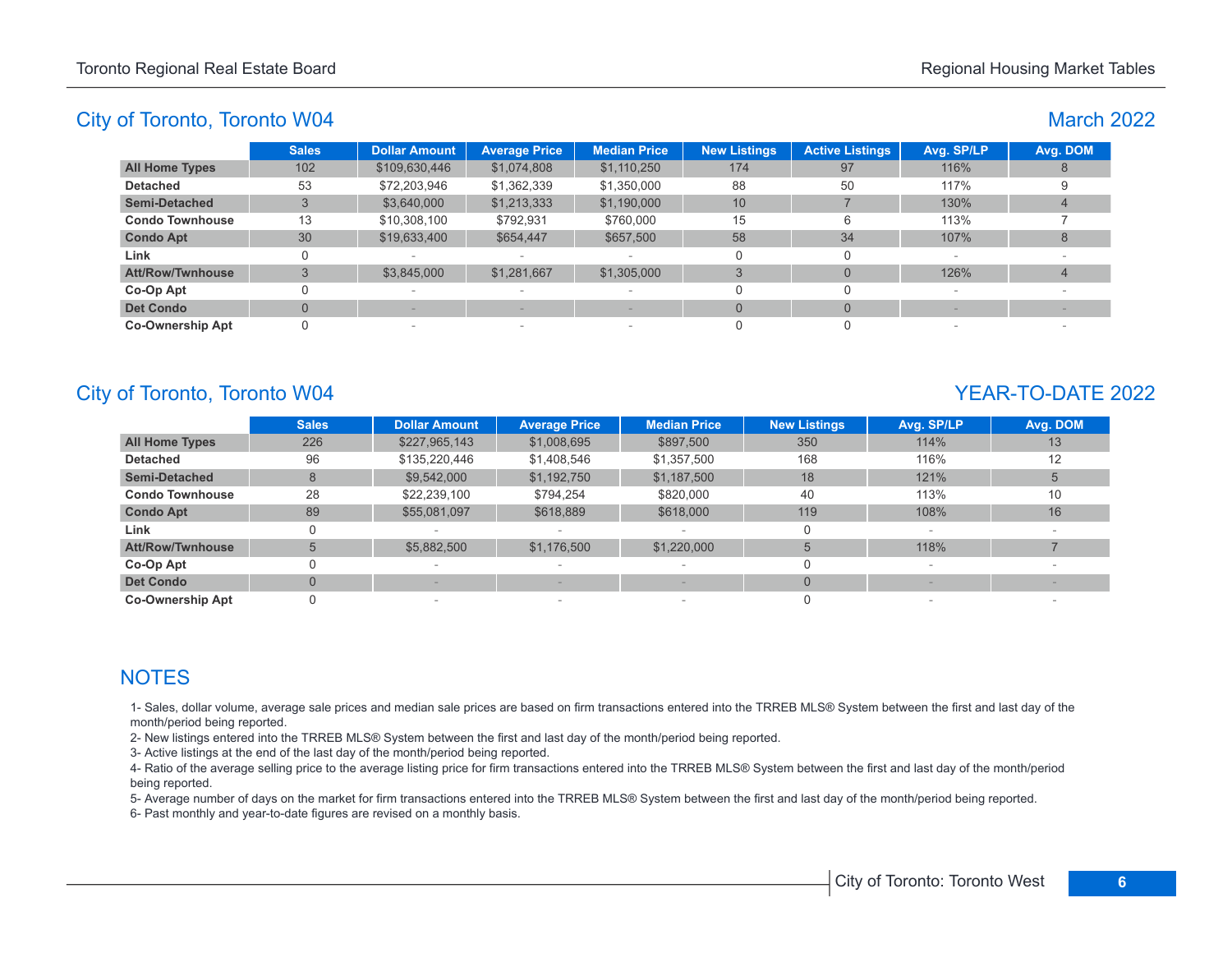March 2022

### City of Toronto, Toronto W05

| <b>Sales</b> | <b>Dollar Amount</b> | <b>Average Price</b> | <b>Median Price</b> | <b>New Listings</b> | <b>Active Listings</b> | Avg. SP/LP | Avg. DOM |
|--------------|----------------------|----------------------|---------------------|---------------------|------------------------|------------|----------|
| 119          | \$115,256,522        | \$968,542            | \$1,060,000         | 213                 | 137                    | 113%       | 10       |
| 28           | \$41,474,577         | \$1,481,235          | \$1,351,400         | 54                  | 31                     | 113%       | 21       |
| 30           | \$35,268,659         | \$1,175,622          | \$1,178,500         | 57                  | 27                     | 117%       |          |
| 16           | \$12,230,200         | \$764,388            | \$775,000           | 29                  | 13                     | 117%       |          |
| 41           | \$21,604,199         | \$526,932            | \$570,000           | 61                  | 60                     | 108%       |          |
|              |                      |                      |                     |                     |                        |            |          |
|              | \$4,678,887          | \$1,169,722          | \$1,139,444         | 11                  | 5                      | 110%       |          |
|              |                      |                      |                     |                     |                        |            |          |
|              |                      |                      |                     | $\Omega$            |                        |            |          |
|              |                      |                      |                     |                     |                        |            |          |
|              |                      |                      |                     |                     |                        |            |          |

# City of Toronto, Toronto W05 YEAR-TO-DATE 2022

|                         | <b>Sales</b> | <b>Dollar Amount</b> | <b>Average Price</b>     | <b>Median Price</b>      | <b>New Listings</b> | Avg. SP/LP               | Avg. DOM |
|-------------------------|--------------|----------------------|--------------------------|--------------------------|---------------------|--------------------------|----------|
| <b>All Home Types</b>   | 297          | \$279,276,075        | \$940,323                | \$940,000                | 482                 | 113%                     | 11       |
| <b>Detached</b>         | 61           | \$86,962,427         | \$1.425.614              | \$1,350,000              | 109                 | 113%                     | 15       |
| <b>Semi-Detached</b>    | 69           | \$81,851,312         | \$1,186,251              | \$1,181,000              | 103                 | 119%                     |          |
| <b>Condo Townhouse</b>  | 49           | \$35,672,074         | \$728,002                | \$750,000                | 65                  | 115%                     | 10       |
| <b>Condo Apt</b>        | 101          | \$55,290,396         | \$547,430                | \$600,000                | 179                 | 109%                     | 12       |
| Link                    | 0            |                      |                          | $\overline{\phantom{a}}$ | $\Omega$            | $\overline{\phantom{a}}$ |          |
| <b>Att/Row/Twnhouse</b> | 17           | \$19,499,866         | \$1,147,051              | \$1,088,888              | 25                  | 105%                     | 14       |
| Co-Op Apt               |              |                      |                          | $\overline{\phantom{a}}$ |                     | $\overline{\phantom{a}}$ |          |
| <b>Det Condo</b>        | $\Omega$     |                      |                          |                          | $\Omega$            |                          |          |
| <b>Co-Ownership Apt</b> |              |                      | $\overline{\phantom{a}}$ | $\overline{\phantom{a}}$ |                     |                          |          |

# **NOTES**

1- Sales, dollar volume, average sale prices and median sale prices are based on firm transactions entered into the TRREB MLS® System between the first and last day of the month/period being reported.

2- New listings entered into the TRREB MLS® System between the first and last day of the month/period being reported.

3- Active listings at the end of the last day of the month/period being reported.

4- Ratio of the average selling price to the average listing price for firm transactions entered into the TRREB MLS® System between the first and last day of the month/period being reported.

5- Average number of days on the market for firm transactions entered into the TRREB MLS® System between the first and last day of the month/period being reported.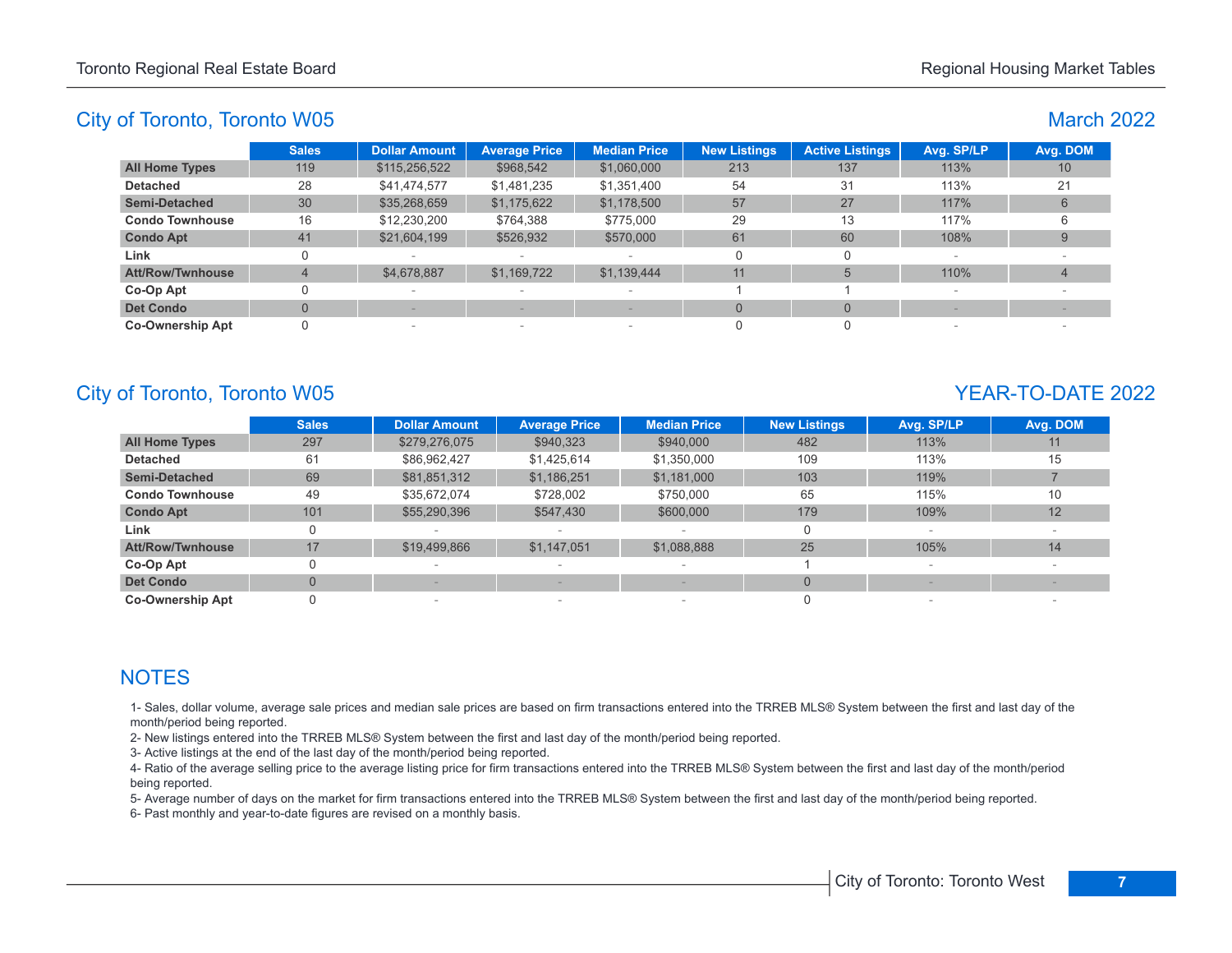# March 2022

|                         | <b>Sales</b> | <b>Dollar Amount</b> | <b>Average Price</b> | <b>Median Price</b> | <b>New Listings</b> | <b>Active Listings</b> | Avg. SP/LP | Avg. DOM |
|-------------------------|--------------|----------------------|----------------------|---------------------|---------------------|------------------------|------------|----------|
| <b>All Home Types</b>   | 176          | \$182,978,638        | \$1,039,651          | \$900,000           | 321                 | 199                    | 111%       | 12       |
| <b>Detached</b>         | 33           | \$52,642,388         | \$1,595,224          | \$1,408,000         | 61                  | 35                     | 116%       |          |
| <b>Semi-Detached</b>    |              | \$4,615,000          | \$1,538,333          | \$1,560,000         | 8                   | 6                      | 117%       | 8        |
| <b>Condo Townhouse</b>  | 13           | \$13,223,999         | \$1,017,231          | \$995,000           | 27                  | 19                     | 112%       | 10       |
| <b>Condo Apt</b>        | 120          | \$103,462,251        | \$862,185            | \$800,000           | 216                 | 131                    | 108%       | 13       |
| Link                    |              |                      | $\sim$               |                     | 0                   |                        |            |          |
| <b>Att/Row/Twnhouse</b> | 6            | \$8,665,000          | \$1,444,167          | \$1,508,500         | 9                   |                        | 104%       | 8        |
| Co-Op Apt               |              | \$370,000            | \$370,000            | \$370,000           | O                   |                        | 98%        | 37       |
| <b>Det Condo</b>        |              |                      |                      |                     | $\Omega$            | $\Omega$               |            |          |
| <b>Co-Ownership Apt</b> |              |                      | $\sim$               | $\sim$              |                     |                        |            |          |

# City of Toronto, Toronto W06 YEAR-TO-DATE 2022

|                         | <b>Sales</b> | <b>Dollar Amount</b> | <b>Average Price</b>     | <b>Median Price</b> | <b>New Listings</b> | Avg. SP/LP | Avg. DOM |
|-------------------------|--------------|----------------------|--------------------------|---------------------|---------------------|------------|----------|
| <b>All Home Types</b>   | 394          | \$407,154,191        | \$1,033,386              | \$893,500           | 659                 | 109%       | 14       |
| <b>Detached</b>         | 69           | \$115,841,157        | \$1,678,857              | \$1,516,000         | 118                 | 114%       | 10       |
| <b>Semi-Detached</b>    | 5            | \$6,735,000          | \$1,347,000              | \$1,490,000         | 12                  | 120%       |          |
| <b>Condo Townhouse</b>  | 29           | \$30,388,110         | \$1,047,866              | \$1,000,000         | 59                  | 113%       | 11       |
| <b>Condo Apt</b>        | 278          | \$238,468,924        | \$857,802                | \$790,000           | 450                 | 107%       | 16       |
| Link                    | 0            |                      |                          |                     |                     |            |          |
| <b>Att/Row/Twnhouse</b> | 10           | \$14,371,000         | \$1,437,100              | \$1,490,000         | 17                  | 107%       |          |
| Co-Op Apt               |              | \$1,350,000          | \$450,000                | \$370,000           |                     | 97%        | 36       |
| <b>Det Condo</b>        | $\Omega$     |                      |                          |                     |                     |            |          |
| <b>Co-Ownership Apt</b> |              |                      | $\overline{\phantom{a}}$ |                     |                     |            |          |

# **NOTES**

1- Sales, dollar volume, average sale prices and median sale prices are based on firm transactions entered into the TRREB MLS® System between the first and last day of the month/period being reported.

2- New listings entered into the TRREB MLS® System between the first and last day of the month/period being reported.

3- Active listings at the end of the last day of the month/period being reported.

4- Ratio of the average selling price to the average listing price for firm transactions entered into the TRREB MLS® System between the first and last day of the month/period being reported.

5- Average number of days on the market for firm transactions entered into the TRREB MLS® System between the first and last day of the month/period being reported.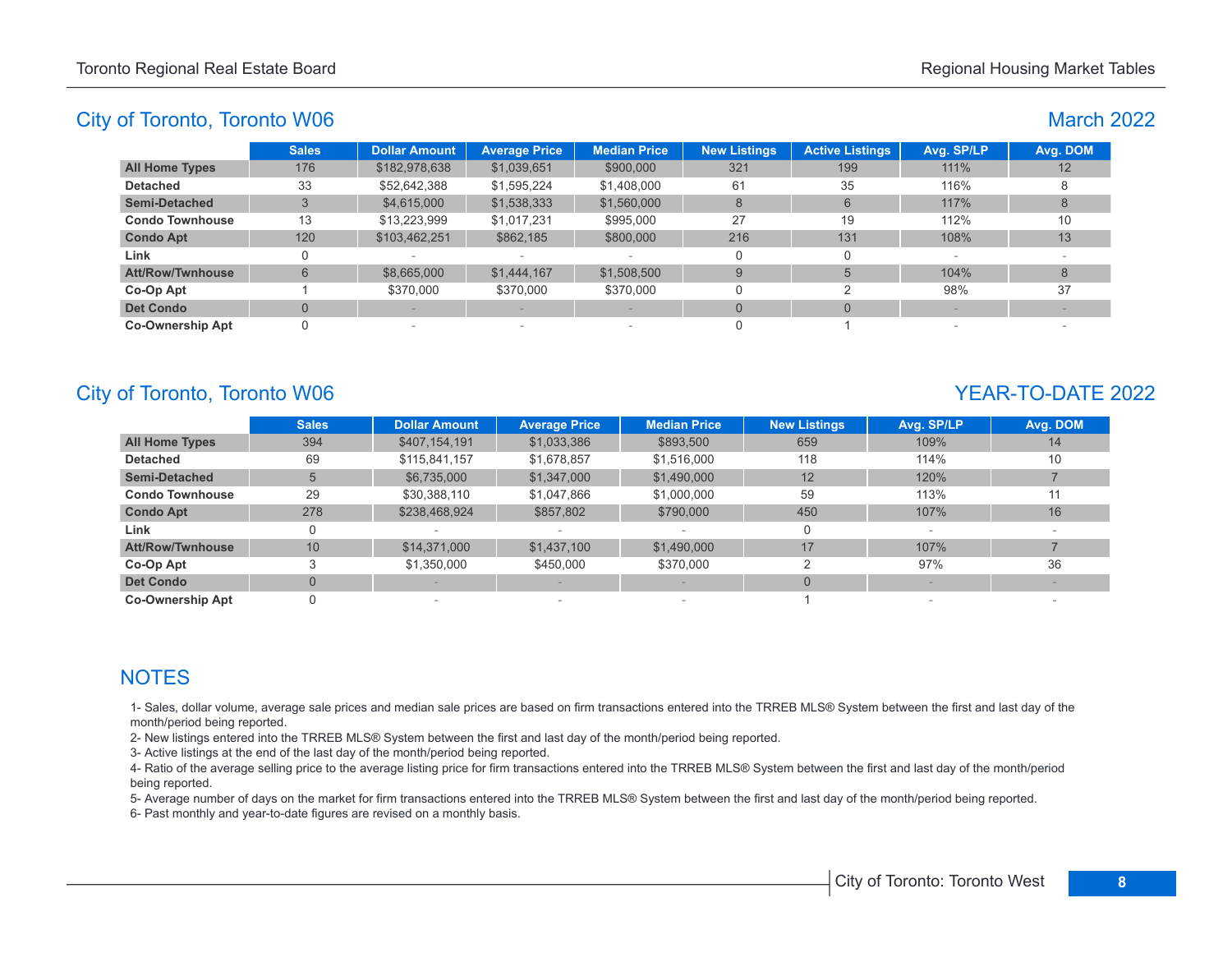# March 2022

|                         | <b>Sales</b> | <b>Dollar Amount</b>     | <b>Average Price</b>            | <b>Median Price</b>      | <b>New Listings</b> | <b>Active Listings</b> | Avg. SP/LP | Avg. DOM |
|-------------------------|--------------|--------------------------|---------------------------------|--------------------------|---------------------|------------------------|------------|----------|
| <b>All Home Types</b>   | 36           | \$65,289,523             | \$1,813,598                     | \$1,672,500              | 52                  | 20                     | 118%       |          |
| <b>Detached</b>         | 28           | \$57,286,523             | \$2,045,947                     | \$1,835,000              | 37                  | 14                     | 119%       |          |
| Semi-Detached           |              | \$2,430,000              | \$1,215,000                     | \$1,215,000              |                     |                        | 128%       |          |
| <b>Condo Townhouse</b>  |              |                          |                                 | $\overline{\phantom{a}}$ |                     |                        |            |          |
| <b>Condo Apt</b>        | 5            | \$4,138,000              | \$827,600                       | \$751,000                | 9                   | 4                      | 114%       | 14       |
| Link                    |              | $\sim$                   | $\sim$                          | $\overline{\phantom{a}}$ |                     |                        | $\sim$     |          |
| <b>Att/Row/Twnhouse</b> |              | \$1,435,000              | \$1,435,000                     | \$1,435,000              |                     |                        | 103%       |          |
| Co-Op Apt               |              | $\overline{\phantom{a}}$ | $\hspace{0.1mm}-\hspace{0.1mm}$ | $\overline{\phantom{a}}$ |                     |                        |            |          |
| <b>Det Condo</b>        |              |                          |                                 |                          |                     | $\Omega$               |            |          |
| <b>Co-Ownership Apt</b> |              | $\overline{\phantom{a}}$ |                                 | $\overline{\phantom{a}}$ |                     |                        |            |          |

# City of Toronto, Toronto W07 YEAR-TO-DATE 2022

|                         | <b>Sales</b>   | <b>Dollar Amount</b> | <b>Average Price</b> | <b>Median Price</b> | <b>New Listings</b> | Avg. SP/LP               | Avg. DOM |
|-------------------------|----------------|----------------------|----------------------|---------------------|---------------------|--------------------------|----------|
| <b>All Home Types</b>   | 70             | \$120,073,461        | \$1,715,335          | \$1,630,000         | 99                  | 115%                     | 10       |
| <b>Detached</b>         | 53             | \$103,756,161        | \$1,957,663          | \$1,799,000         | 75                  | 116%                     |          |
| <b>Semi-Detached</b>    |                | \$3,950,000          | \$1,316,667          | \$1,300,000         |                     | 128%                     | 5        |
| <b>Condo Townhouse</b>  | 0              |                      |                      |                     |                     |                          |          |
| <b>Condo Apt</b>        | 12             | \$9,583,300          | \$798,608            | \$789,950           | 16                  | 109%                     | 18       |
| Link                    | 0              |                      |                      |                     |                     |                          |          |
| <b>Att/Row/Twnhouse</b> | $\Omega$       | \$2,784,000          | \$1,392,000          | \$1,392,000         |                     | 102%                     |          |
| Co-Op Apt               | 0              |                      |                      |                     |                     | $\overline{\phantom{a}}$ |          |
| <b>Det Condo</b>        | $\overline{0}$ |                      |                      |                     | $\Omega$            |                          |          |
| <b>Co-Ownership Apt</b> | 0              |                      | $\sim$               |                     |                     |                          |          |

# **NOTES**

1- Sales, dollar volume, average sale prices and median sale prices are based on firm transactions entered into the TRREB MLS® System between the first and last day of the month/period being reported.

2- New listings entered into the TRREB MLS® System between the first and last day of the month/period being reported.

3- Active listings at the end of the last day of the month/period being reported.

4- Ratio of the average selling price to the average listing price for firm transactions entered into the TRREB MLS® System between the first and last day of the month/period being reported.

5- Average number of days on the market for firm transactions entered into the TRREB MLS® System between the first and last day of the month/period being reported.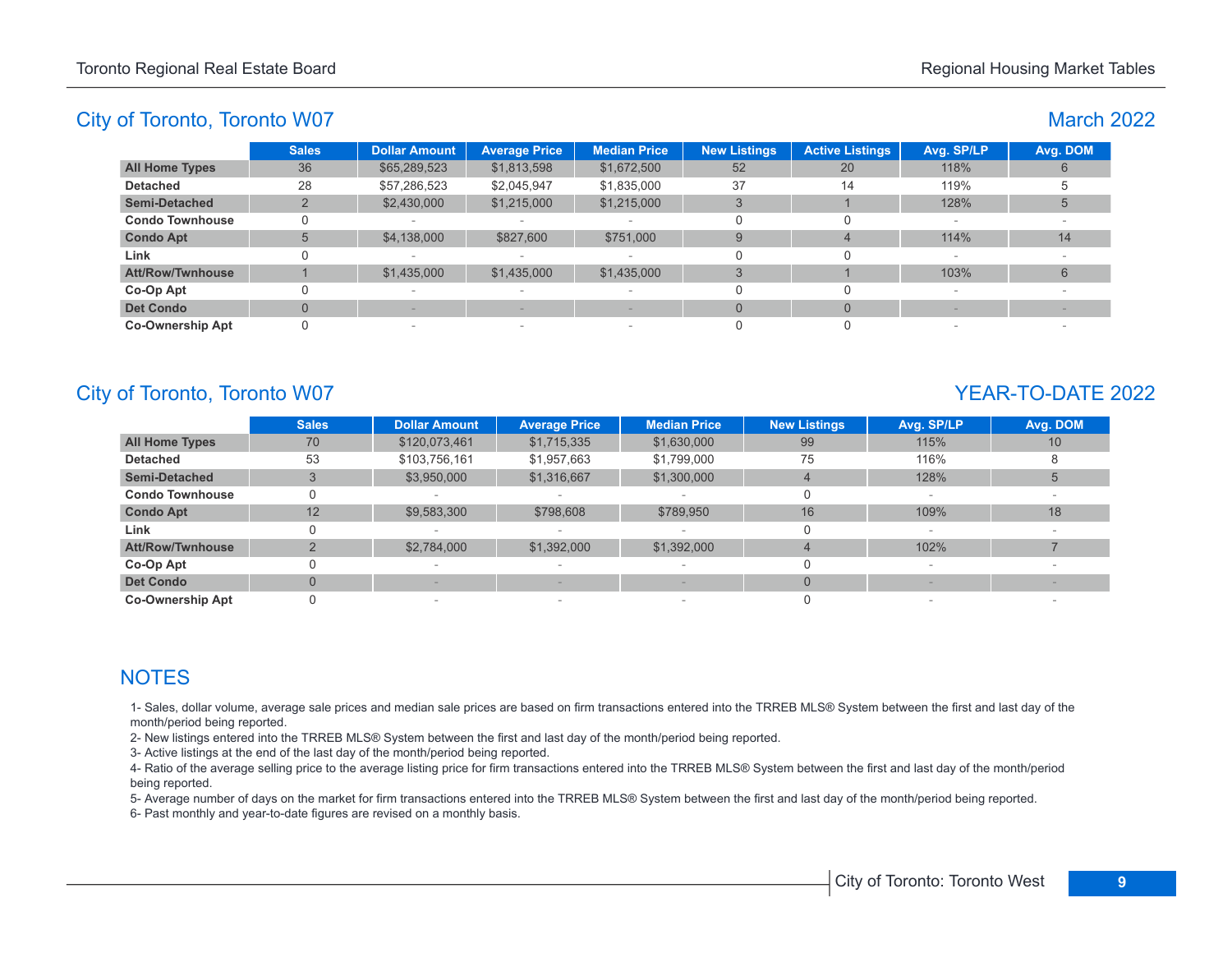# March 2022

|                         | <b>Sales</b> | <b>Dollar Amount</b> | <b>Average Price</b>     | <b>Median Price</b>      | <b>New Listings</b> | <b>Active Listings</b> | Avg. SP/LP               | Avg. DOM |
|-------------------------|--------------|----------------------|--------------------------|--------------------------|---------------------|------------------------|--------------------------|----------|
| <b>All Home Types</b>   | 174          | \$224,506,084        | \$1,290,265              | \$932,500                | 286                 | 123                    | 110%                     |          |
| <b>Detached</b>         | 63           | \$132,291,465        | \$2,099,865              | \$1,850,000              | 111                 | 57                     | 108%                     | 10       |
| <b>Semi-Detached</b>    |              | \$3,995,000          | \$1,331,667              | \$1,350,000              |                     | $\Omega$               | 121%                     |          |
| <b>Condo Townhouse</b>  | 13           | \$14,169,800         | \$1,089,985              | \$1,085,000              | 32                  | 15                     | 114%                     |          |
| <b>Condo Apt</b>        | 94           | \$72,424,820         | \$770,477                | \$731,750                | 137                 | 48                     | 114%                     |          |
| Link                    |              |                      |                          |                          |                     | 0                      |                          |          |
| <b>Att/Row/Twnhouse</b> |              | \$1,624,999          | \$1,624,999              | \$1,624,999              | 4                   |                        | 116%                     |          |
| Co-Op Apt               |              | $\,$                 | $\overline{\phantom{a}}$ | $\overline{\phantom{a}}$ |                     |                        | $\overline{\phantom{a}}$ |          |
| <b>Det Condo</b>        |              |                      |                          |                          |                     | $\Omega$               |                          |          |
| <b>Co-Ownership Apt</b> |              |                      | $\sim$                   | $\sim$                   |                     |                        |                          |          |

# City of Toronto, Toronto W08 YEAR-TO-DATE 2022

|                         | <b>Sales</b> | <b>Dollar Amount</b> | <b>Average Price</b>     | <b>Median Price</b> | <b>New Listings</b> | Avg. SP/LP | Avg. DOM |
|-------------------------|--------------|----------------------|--------------------------|---------------------|---------------------|------------|----------|
| <b>All Home Types</b>   | 418          | \$486,059,446        | \$1,162,822              | \$810,000           | 604                 | 111%       | 10       |
| <b>Detached</b>         | 126          | \$252.122.082        | \$2,000,969              | \$1,795,500         | 215                 | 110%       | 10       |
| <b>Semi-Detached</b>    | 6            | \$7,927,000          | \$1,321,167              | \$1,300,000         | 10                  | 122%       |          |
| <b>Condo Townhouse</b>  | 43           | \$41,341,188         | \$961,423                | \$933,900           | 64                  | 115%       | 10       |
| <b>Condo Apt</b>        | 239          | \$178,609,177        | \$747.319                | \$705,000           | 308                 | 112%       | 10       |
| Link                    | 0            |                      |                          |                     | 0                   |            |          |
| <b>Att/Row/Twnhouse</b> | 4            | \$6,059,999          | \$1,515,000              | \$1,517,500         | 6                   | 116%       | 4        |
| Co-Op Apt               | 0            |                      |                          |                     |                     |            |          |
| <b>Det Condo</b>        | $\Omega$     |                      |                          |                     | $\Omega$            |            |          |
| <b>Co-Ownership Apt</b> |              |                      | $\overline{\phantom{a}}$ |                     |                     |            |          |

# **NOTES**

1- Sales, dollar volume, average sale prices and median sale prices are based on firm transactions entered into the TRREB MLS® System between the first and last day of the month/period being reported.

2- New listings entered into the TRREB MLS® System between the first and last day of the month/period being reported.

3- Active listings at the end of the last day of the month/period being reported.

4- Ratio of the average selling price to the average listing price for firm transactions entered into the TRREB MLS® System between the first and last day of the month/period being reported.

5- Average number of days on the market for firm transactions entered into the TRREB MLS® System between the first and last day of the month/period being reported.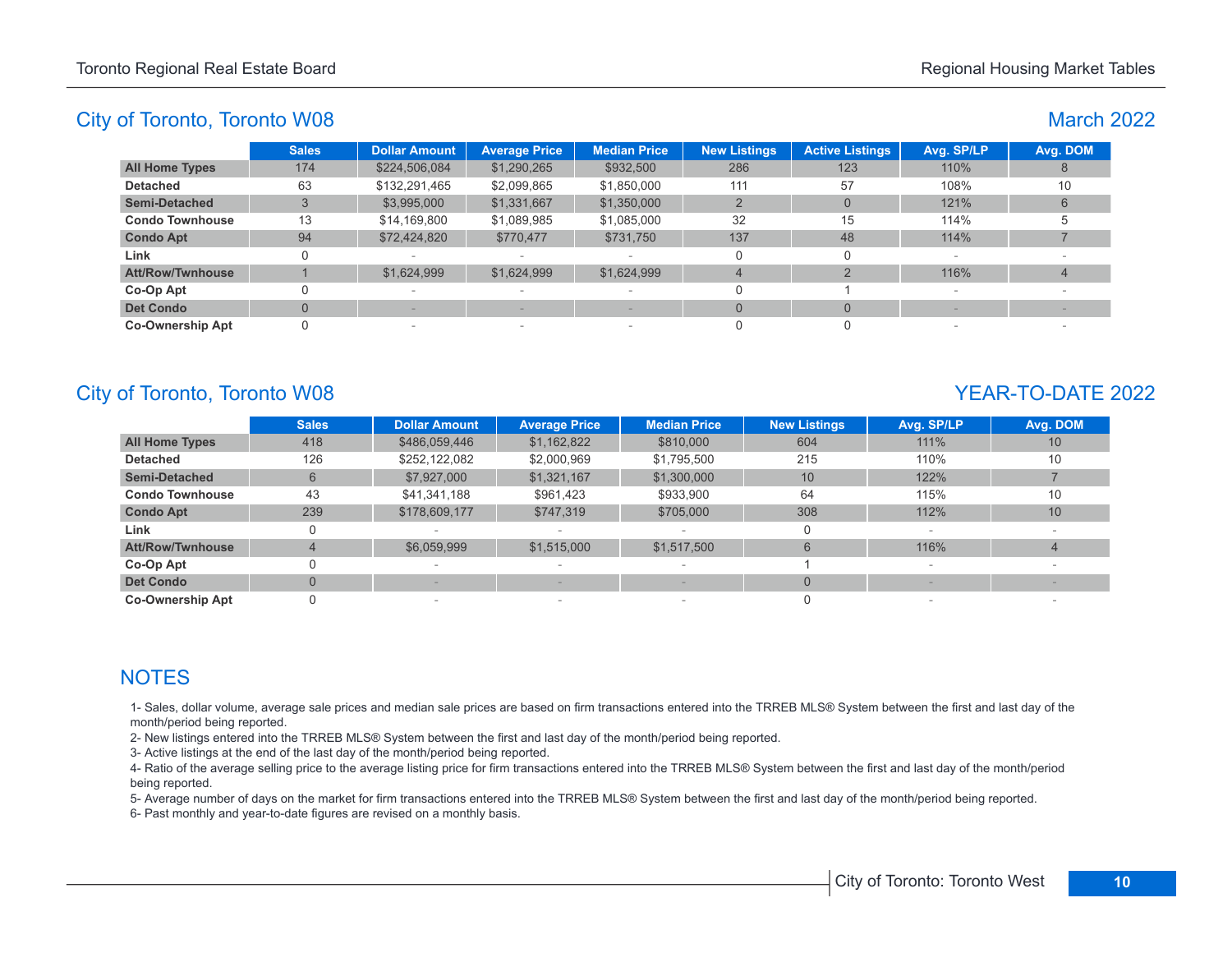# March 2022

|                         | <b>Sales</b> | <b>Dollar Amount</b> | <b>Average Price</b> | <b>Median Price</b> | <b>New Listings</b> | <b>Active Listings</b> | Avg. SP/LP | Avg. DOM |
|-------------------------|--------------|----------------------|----------------------|---------------------|---------------------|------------------------|------------|----------|
| <b>All Home Types</b>   | 51           | \$60,454,347         | \$1,185,379          | \$1,050,000         | 88                  | 47                     | 113%       |          |
| <b>Detached</b>         | 26           | \$40,726,547         | \$1,566,406          | \$1,475,000         | 44                  | 16                     | 113%       |          |
| <b>Semi-Detached</b>    |              | \$2,911,000          | \$1,455,500          | \$1,455,500         |                     | $\Omega$               | 127%       |          |
| <b>Condo Townhouse</b>  |              | \$7,246,000          | \$1,035,143          | \$1,011,000         |                     |                        | 111%       | 16       |
| <b>Condo Apt</b>        | 14           | \$8,145,800          | \$581,843            | \$522,500           | 31                  | 26                     | 108%       | 9        |
| Link                    |              | \$975,000            | \$975,000            | \$975,000           |                     |                        | 108%       |          |
| <b>Att/Row/Twnhouse</b> |              |                      |                      |                     | 3                   |                        |            |          |
| Co-Op Apt               |              | \$450,000            | \$450,000            | \$450,000           |                     |                        | 115%       |          |
| <b>Det Condo</b>        |              |                      |                      |                     | $\Omega$            | $\Omega$               |            |          |
| <b>Co-Ownership Apt</b> |              |                      | $\sim$               | $\sim$              |                     |                        |            |          |

# City of Toronto, Toronto W09 YEAR-TO-DATE 2022

|                         | <b>Sales</b> | <b>Dollar Amount</b> | <b>Average Price</b> | <b>Median Price</b> | <b>New Listings</b> | Avg. SP/LP | Avg. DOM |
|-------------------------|--------------|----------------------|----------------------|---------------------|---------------------|------------|----------|
| <b>All Home Types</b>   | 125          | \$129,634,421        | \$1,037,075          | \$979,000           | 174                 | 113%       | 13       |
| <b>Detached</b>         | 51           | \$80,020,821         | \$1,569,036          | \$1,485,000         | 83                  | 116%       |          |
| <b>Semi-Detached</b>    | 3            | \$4,136,500          | \$1,378,833          | \$1,454,000         |                     | 126%       | 6        |
| <b>Condo Townhouse</b>  | 12           | \$11,409,000         | \$950,750            | \$974.500           | 14                  | 110%       | 15       |
| <b>Condo Apt</b>        | 54           | \$28,721,900         | \$531,887            | \$503,500           | 65                  | 107%       | 20       |
| Link                    |              | \$975,000            | \$975,000            | \$975,000           |                     | 108%       |          |
| <b>Att/Row/Twnhouse</b> | 3            | \$3,921,200          | \$1,307,067          | \$1,380,000         | 6                   | 114%       | 8        |
| Co-Op Apt               |              | \$450,000            | \$450,000            | \$450,000           |                     | 115%       |          |
| <b>Det Condo</b>        | $\mathbf{0}$ |                      |                      | $\qquad \qquad$     | $\Omega$            |            |          |
| <b>Co-Ownership Apt</b> |              |                      | $\sim$               |                     |                     |            |          |

# **NOTES**

1- Sales, dollar volume, average sale prices and median sale prices are based on firm transactions entered into the TRREB MLS® System between the first and last day of the month/period being reported.

2- New listings entered into the TRREB MLS® System between the first and last day of the month/period being reported.

3- Active listings at the end of the last day of the month/period being reported.

4- Ratio of the average selling price to the average listing price for firm transactions entered into the TRREB MLS® System between the first and last day of the month/period being reported.

5- Average number of days on the market for firm transactions entered into the TRREB MLS® System between the first and last day of the month/period being reported.